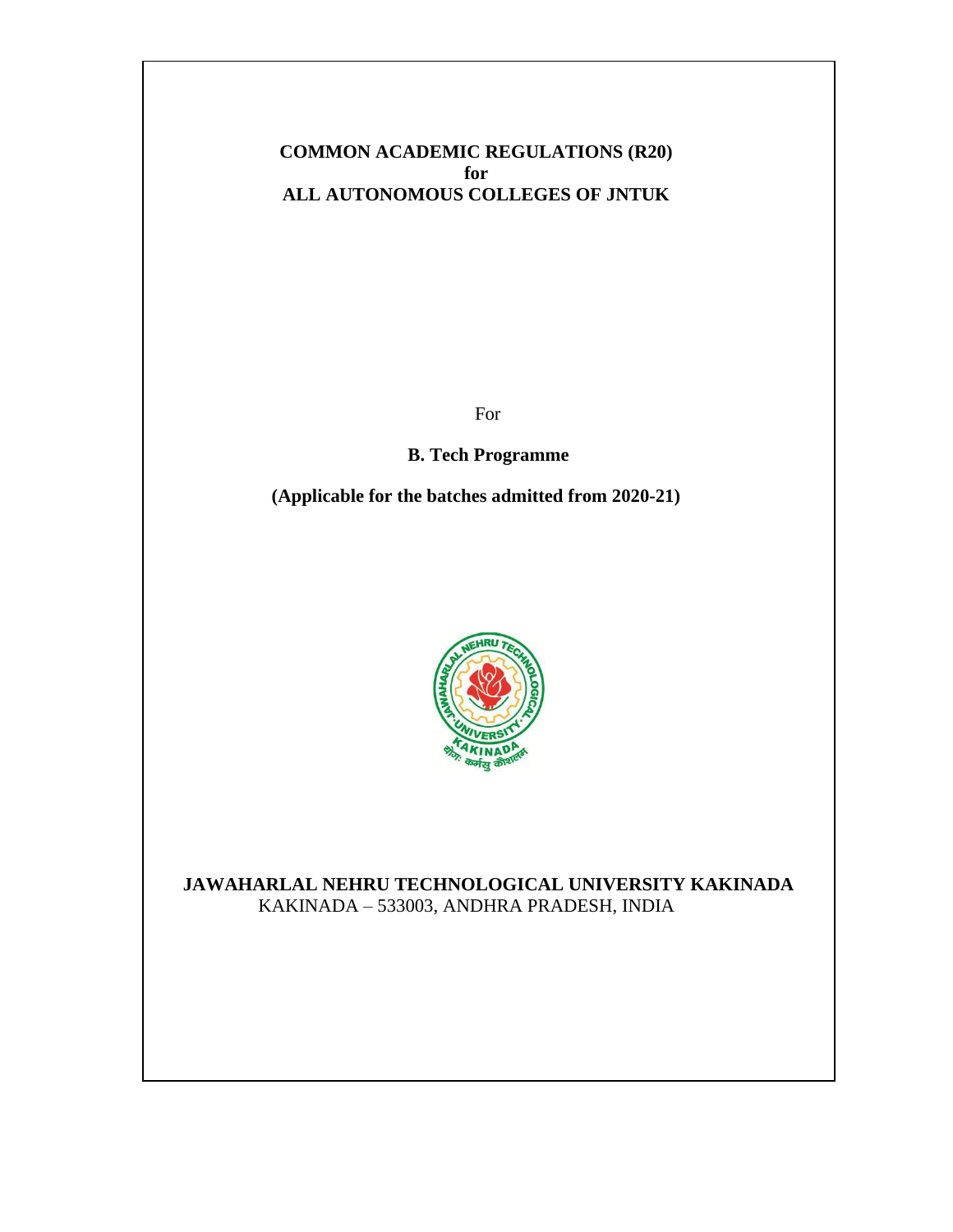#### **AUTONOMOUS COLLEGES OF JNTUK COMMON ACADEMIC REGULATIONS (R20) FOR B. TECH PROGRAMME (Applicable for from the Academic Year 2020-21)**

#### **1. Award of B. Tech. Degree**

- (a) A student will be declared eligible for the award of B. Tech. Degree if he fulfils the following academic regulations:
	- (i) A student shall be declared eligible for the award of B. Tech Degree, if he pursues a course of study in not less than four and not more than eight academic years. After eight academic years from the year of their admission, he/she shall **forfeit** their seat in B. Tech course and their admission stands cancelled.
	- (ii) The candidate shall register for 160 credits and secure all the 160 credits.
- (b) The medium of instruction for the entire under graduate programme in Engineering  $\&$ Technology will be in **English** only.

#### **2. Programme Pattern:**

- a) Total duration of the of B. Tech (Regular) Programme is four academic years
- b) Each Academic year of study is divided into **Two Semesters**.
- c) Minimum number of instruction days in each semester is 90.
- d) Grade points, based on percentage of marks awarded for each course will form the basis for calculation of SGPA (Semester Grade Point Average) and CGPA (Cumulative Grade Point Average).
- e) The total credits for the Programme is 160.
- f) Three week induction program is mandatory for all first year UG students and shall be conducted as per AICTE/UGC/APSCHE guidelines.
- g) Student is introduced to "Choice Based Credit System (CBCS)".
- h) A pool of interdisciplinary and job-oriented mandatory skill courses which are relevant to the industry are integrated into the curriculum of concerned branch of engineering (total five skill courses: two basic level skill courses, one on soft skills and other two on advanced level skill courses)
- i) A student has to register for all courses in a semester.
- j) All the registered credits will be considered for the calculation of final CGPA.
- k) Each semester has 'Continuous Internal Evaluation (CIE)' and 'Semester End Examination (SEE)'. Choice Based Credit System (CBCS) and Credit Based Semester System (CBSS) as indicated by UGC and course structure as suggested by AICTE are followed.
- l) A 10 months industry/field mandatory internship, both industry and social, during the summer vacation and also in the final semester to acquire the skills required for job and make engineering graduates to connect with the needs of the industry and society at large.
- m) All the students shall be mandatorily registered for NCC, NSS activities and Community Service Project as per the Government and University norms.
- n) Each college shall assign a faculty advisor/mentor after admission to each student or group of students from same department to provide guidance in courses registration/career growth/placements/opportunities for higher studies/GATE/other competitive exams etc.

#### **3. Registration for Courses:**

- a) In each semester a student shall mandatorily register courses which he/she wishes to pursue within a week from the starting of the class work with the advice of Head of the Department and mentor of the student of the concerned department of the college.
- b) If any student wishes to withdraw the registration of the course, he/she shall submit a letter to the Principal of the college through the Head of the Department and mentor within fifteen days.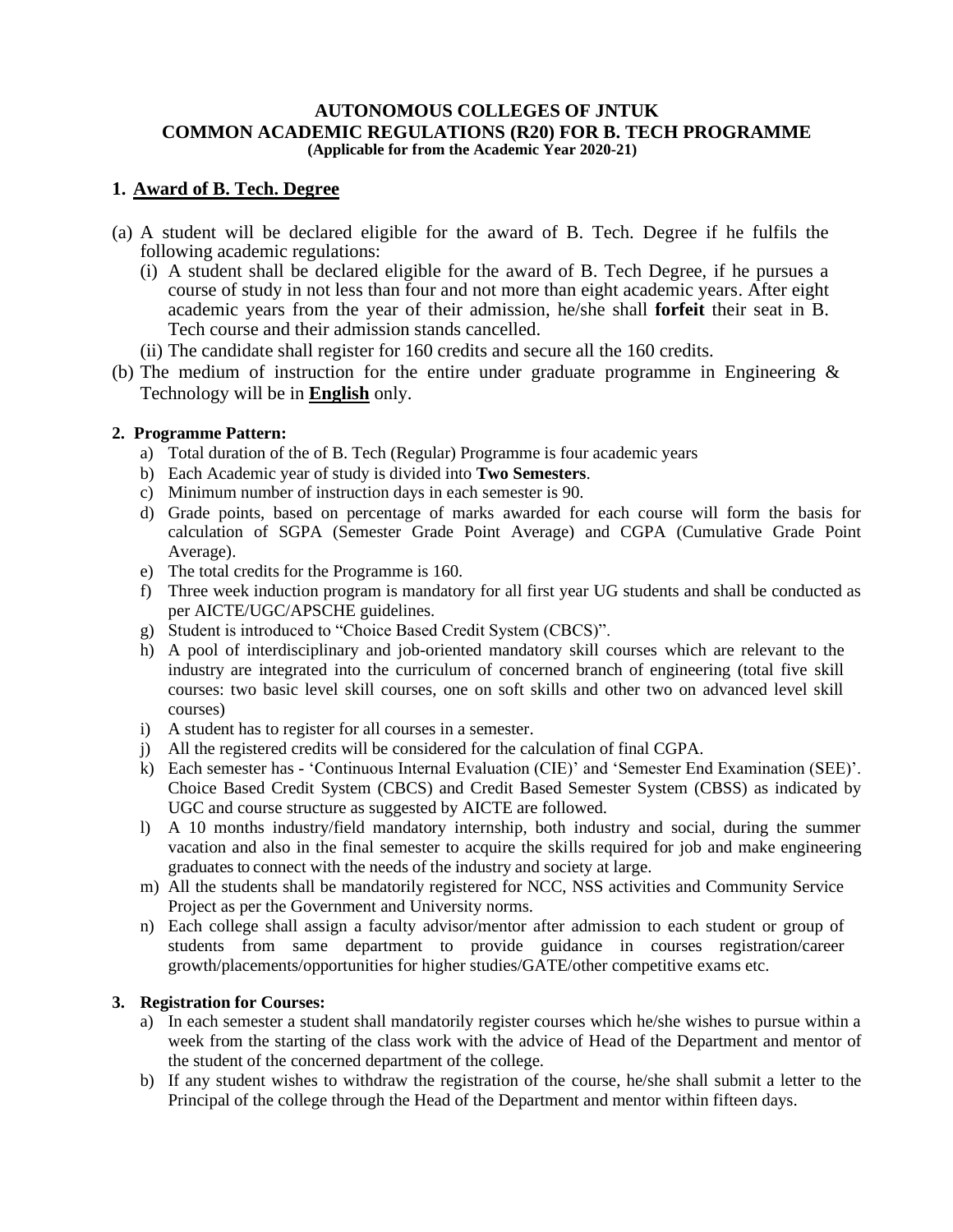- c) The concerned college shall thoroughly verify and upload the data/courses registered by each student in the university examination center within 20 days. The Principal of the concerned college shall ensure that there no wrong registration courses by the student. The university registration portal will be closed after 20 days.
- **4. (a) Award of B. Tech. Degree:** A student will be declared eligible for the award of B. Tech. Degree if he fulfills the following academic regulations:
	- i. A student shall be declared eligible for award of the B. Tech Degree, if he pursues a course of study in not less than four and not more than eight academic years. After eight academic years from the year of their admission, he/she shall **forfeit** their seat in B. Tech course and their admission stands cancelled.
	- ii. The student shall register for 160 credits and must secure all the 160 credits.
	- iii. All students shall mandatorily register for the courses like Environmental Sciences, Universal Human Values, Ethics, Indian Constitution, Essence of Indian Traditional Knowledge etc., shall be included in the curriculum as non-credit mandatory courses. Environmental Sciences is to be offered compulsorily as mandatory course for all branches. A student has to secure at least 40% of the marks allotted in the internal evaluation for passing the course and shall maintain 75% of attendance in the subject.
	- iv. All students shall mandatorily register for NCC/NSS activities and will be required to participate in an activity specified by NSS officer during second and third semesters. Grade shall be awarded as Satisfactory or Unsatisfactory in the mark sheet on the basis of participation, attendance, performance and behavior. If a student gets an unsatisfactory Grade, he/she shall repeat the above activity in the subsequent years, in order to complete the degree requirements.
	- v. Credits are defined as per AICTE norms.
	- **(b) Award of B. Tech. (**Honor)/B. Tech. (Minor)**:** B. Tech. with Honors or a B. Tech. with a Minor will be awarded if the student earns 20 additional credits are acquired as per the regulations/guidelines. The regulations/guidelines are separately provided. Registering for an Honors/Minor is optional.

#### **5. Attendance Requirements**

- a) A student is eligible to write the University examinations if he acquires a minimum of 40% in each subject and 75% of attendance in aggregate of all the subjects.
- b) Condonation of shortage of attendance in aggregate up to 10% (65% and above, and below 75%) may be granted by the College Academic Committee. However, this condonation concession is applicable only to any two semesters during the entire programme.
- c) Shortage of Attendance below 65% in aggregate shall not be condoned.
- d) A student who is short of attendance in a semester may seek re-admission into that semester when offered within 4 weeks from the date of commencement of class work.
- e) Students whose shortage of attendance is not condoned in any semester are not eligible to write their end semester examination of that class.
- f) A stipulated fee of Rs. 500/- in the concerned semester shall be payable towards condonation of shortage of attendance. Students availing condonation on medical ground shall produce a medical certificate issued by the competitive authority.
- g) A student will be promoted to the next semester if he satisfies the (i) attendance requirement of the present semester and (ii) minimum required credits.
- h) If any candidate fulfills the attendance requirement in the present semester, he shall not be eligible for readmission into the same class.
- i) For induction programme attendance shall be maintained as per AICTE norms.
- j) For non-credit mandatory courses the students shall maintain the attendance similar to credit courses

#### **6. Evaluation-Distribution and Weightage of marks**

- **(i)** Paper setting and evaluation of the answer scripts shall be done as per the procedures laid down by the University Examination section from time to time.
- **(ii)** To maintain the quality, external examiners and question paper setters shall be selected from reputed institutes like IISc, IITs, IIITs, IISERs, NITs and Universities.
- **(iii)** For non-credit mandatory courses, like Environmental Sciences, Universal Human Values, Ethics, Indian Constitution, Essence of Indian Traditional Knowledge, the student has to secure 40% of the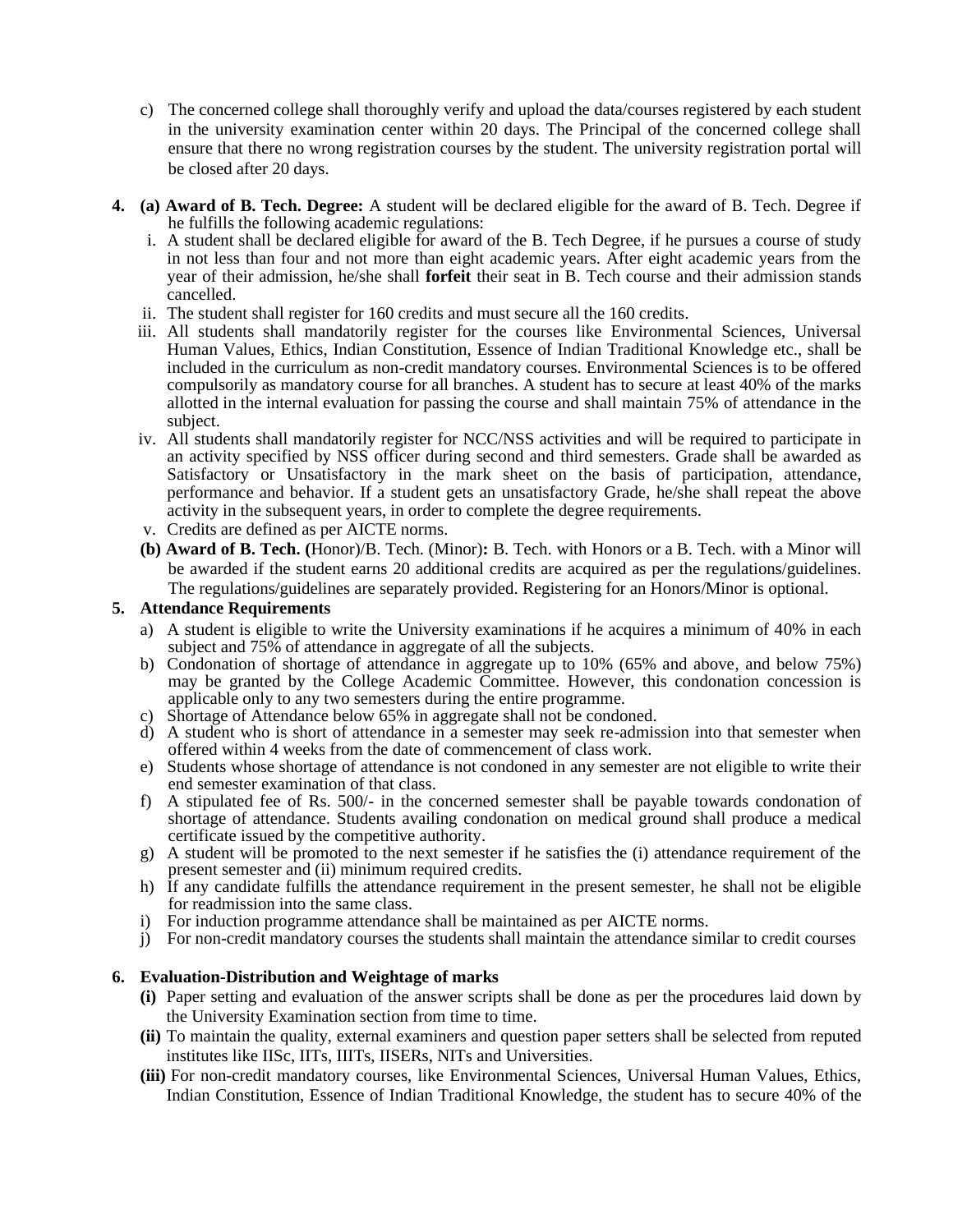marks allotted in the internal evaluation for passing the course. No marks or letter grade shall be allotted for all mandatory non-credit courses.

- **(iv)** A student is deemed to have satisfied the minimum academic requirements if he has earned the credits allotted to each theory/practical design/drawing subject/ project etc by securing not less than 35% of marks in the end semester exam and minimum 40% of marks in the sum total of the internal marks and end semester examination marks together.
- **(v)** Distribution and Weightage of marks:

| The woodbollent of the otwards o performance in each could with or ap per the actum) gradit |                                                                                               |          |          |       |
|---------------------------------------------------------------------------------------------|-----------------------------------------------------------------------------------------------|----------|----------|-------|
|                                                                                             | S. No Components                                                                              | Internal | External | Total |
|                                                                                             | Theory                                                                                        | 30       | 70       | 100   |
|                                                                                             | Engineering Graphics/Design/Drawing                                                           | 30       | 70       | 100   |
|                                                                                             | Practical                                                                                     | 15       | 35       | 50    |
|                                                                                             | Mini Project/Internship/Industrial Training/ Skill<br>Development programmes/Research Project |          | 50       | 50    |
|                                                                                             | Project Work                                                                                  | 60       | 140      | 200   |

The assessment of the student's performance in each course will be as per the details given:

#### **(vi) Continuous Internal Theory Evaluation:**

- a) For theory subjects, during a semester, there shall be two mid-term examinations. Each mid-term examination consists of (i) one online objective examination (20 multiple choice questions) for 10 marks for a duration of 20 minutes (ii) one descriptive examination  $(3 \text{ full questions for } 5 \text{ marks})$ each) for 15 marks for a duration of 90 minutes and (iii) one assignment for marks. All the internal exams shall be conducted as per university norms from first 50% of the syllabi.
- b) In the similar lines, the second online, descriptive examinations assignment shall be conducted on the rest of the 50% syllabus.
- c) The total marks secured by the student in each mid-term examination are evaluated for 30 marks. The first mid marks (Mid-1) consisting of marks of online objective examination, descriptive examination and assignment shall be submitted to the University examination section within one week after completion of first mid examination.
- d) The mid marks submitted to the University examination section shall be displayed in the concerned college notice boards for the benefit of the students.
- e) If any discrepancy found in the submitted Mid-1 marks, it shall be brought to the notice of university examination section within one week from the submission.
- f) Second mid marks (Mid-2) consisting of marks of online objective examination, descriptive examination and assignment shall also be submitted to University examination section within one week after completion of second mid examination and it shall be displayed in the notice boards. If any discrepancy found in the submitted mid-2 marks, it shall be brought to the notice of university examination section within one week from the submission.
- g) Internal marks can be calculated with 80% weightage for better of the two mids and 20% Weightage for other mid exam.

Example:

**Mid-1 marks** = Marks secured in (online examination-1+descriptive examination-1 +one assignment-1)

 **Mid-2 marks** = Marks secured in (online examination-2+descriptive examination-2 +one assignment-2)

 **Final internal Marks** = (Best of (Mid-1/Mid-2) marks x 0.8 + Least of (Mid-1/Mid-2) marks x 0.2)

- h) With the above criteria, university examination section will send mid marks of all subjects in consolidated form to all the concerned colleges and same shall be displayed in the concerned college notice boards. If any discrepancy found, it shall be brought to the notice of university examination section through proper channel within one week with all proofs. Discrepancies brought after the given deadline will not be entertained under any circumstances.
- **(vii) Semester End Theory Examinations Evaluation:**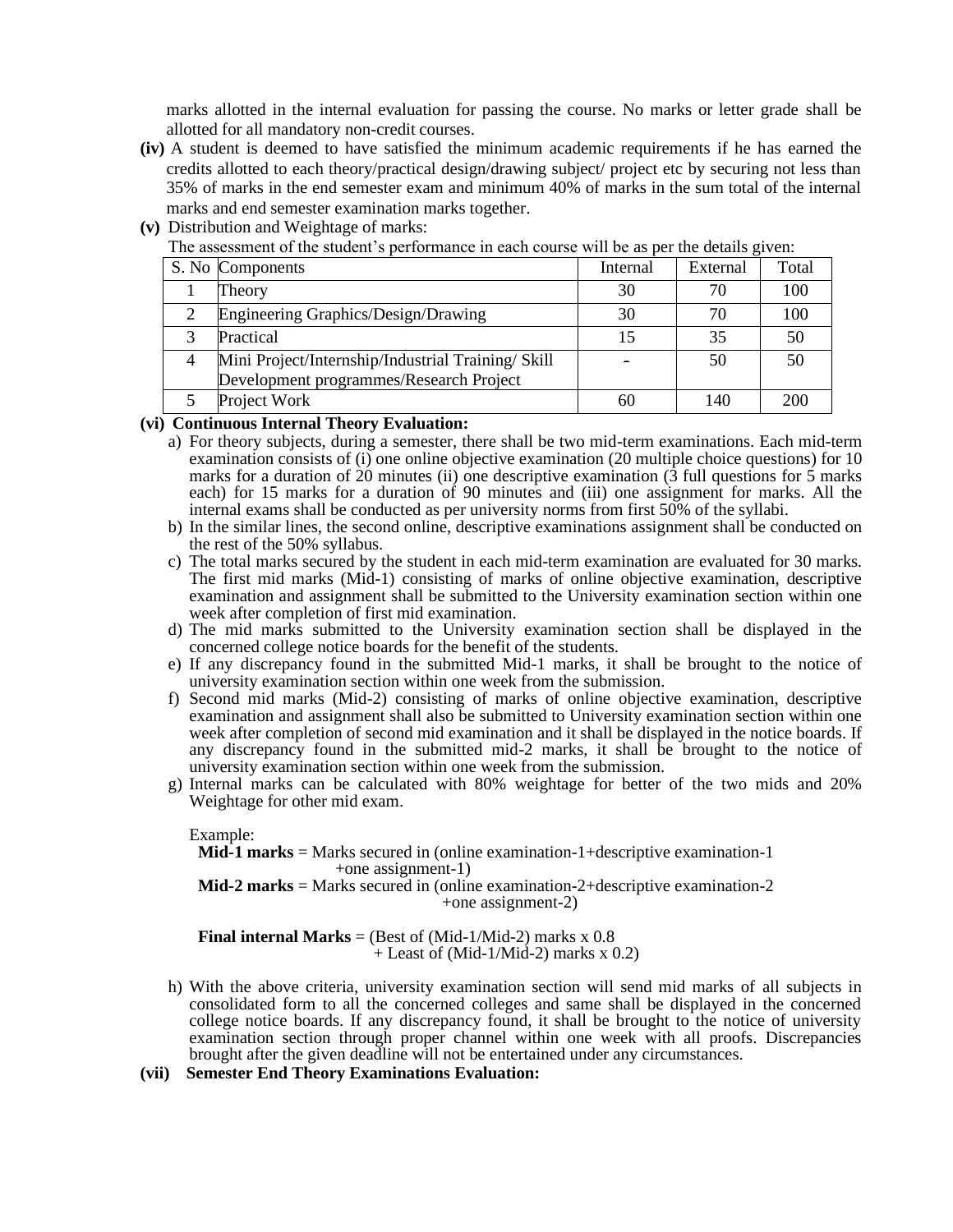- a) The semester end examinations will be conducted university examination section for 70 marks consists of five questions carrying 14 marks each. Each of these questions is from one unit and may contain sub-questions. For each question there will be an "either" "or" choice, which means that there will be two questions from each unit and the student should answer either of the two questions.
- b) For practical subjects there shall be continuous evaluation during the semester for 15 internal marks and 35 end examination marks. The internal 15 marks shall be awarded as follows: day to day work - 5 marks, Record-5 marks and the remaining 5 marks to be awarded by conducting an internal laboratory test. The end examination shall be conducted by the teacher concerned and external examiner appointed.
- c) For the subject having design and / or drawing, (such as Engineering Graphics, Engineering Drawing, Machine Drawing) and estimation, the distribution shall be 30 marks for internal evaluation (15 marks for continuous Assessment (day–to–day work) and 15 marks for internal tests) and 70 marks for end examination. There shall be two internal tests in a Semester for 15 marks each and final marks can be calculated with 80% weightage for better of the two tests and 20% weightage for other test and these are to be added to the marks obtained in day to day work.
- d) Evaluation of the summer internships: It shall be completed in collaboration with local industries, Govt. Organizations, construction agencies, Industries, Hydel and thermal power projects and also in software MNCs in the area of concerned specialization of the UG programme. Students shall pursue this course during summer vacation just before its offering as per course structure. The minimum duration of this course is at least 6 weeks. The student shall register for the course as per course structure after commencement of academic year. A supervisor/mentor/advisor has to be allotted to guide the students for taking up the summer internship. The supervisor shall monitor the attendance of the students while taking up the internship. Attendance requirements are as per the norms of the University. After successful completion, students shall submit a summer internship technical report to the concerned department and appear for an oral presentation before the departmental committee consists of an external examiner; Head of the Department; supervisor of the internship and a senior faculty member of the department. A certificate from industry/skill development center shall be included in the report. The report and the oral presentation shall carry 40% and 60% weightages respectively. It shall be evaluated for 50 external marks at the end of the semester. There shall be no internal marks for Summer Internship. A student shall secure minimum 40% of marks for successful completion. In case, if a student fails, he/she shall reappear as and when semester supplementary examinations are conducted by the University.
- e) The job oriented skill courses may be registered at the college or at any accredited external agency. A student shall submit a record/report on the on the list skills learned. If the student completes job oriented skill course at external agency, a certificate from the agency shall be included in the report. The course will be evaluated at the end of the semester for 50 marks (record: 15 marks and viva-voce: 35 marks) along with laboratory end examinations in the presence of external and internal examiner (course instructor or mentor). There are no internal marks for the job oriented skill courses.
- f) Mandatory Course (M.C): Environmental Sciences, Universal Human Values, Ethics, Indian Constitution, Essence of Indian Traditional Knowledge etc non-credit (zero credits) mandatory courses. Environmental Sciences shall be offered compulsorily as mandatory course for all branches. A minimum of 75% attendance is mandatory in these subjects. There shall be an external examination for 70 marks and it shall be conducted by the college internally. Two internal examinations shall be conducted for 30 marks and a student has to secure at least 40% of the marks for passing the course. There is no online internal exam for mandatory courses. No marks or letter grade shall be printed in the transcripts for all mandatory non-credit courses, but only Completed (Y)/Not-completed (N) will be specified.
- g) **Procedure for Conduct and Evaluation of MOOC:** There shall be a Discipline Centric Elective Course through Massive Open Online Course (MOOC) as Program Elective course. The student shall register for the course (Minimum of 12 weeks) offered by SWAYAM/NPTEL through online with the approval of Head of the Department. The Head of the Department shall appoint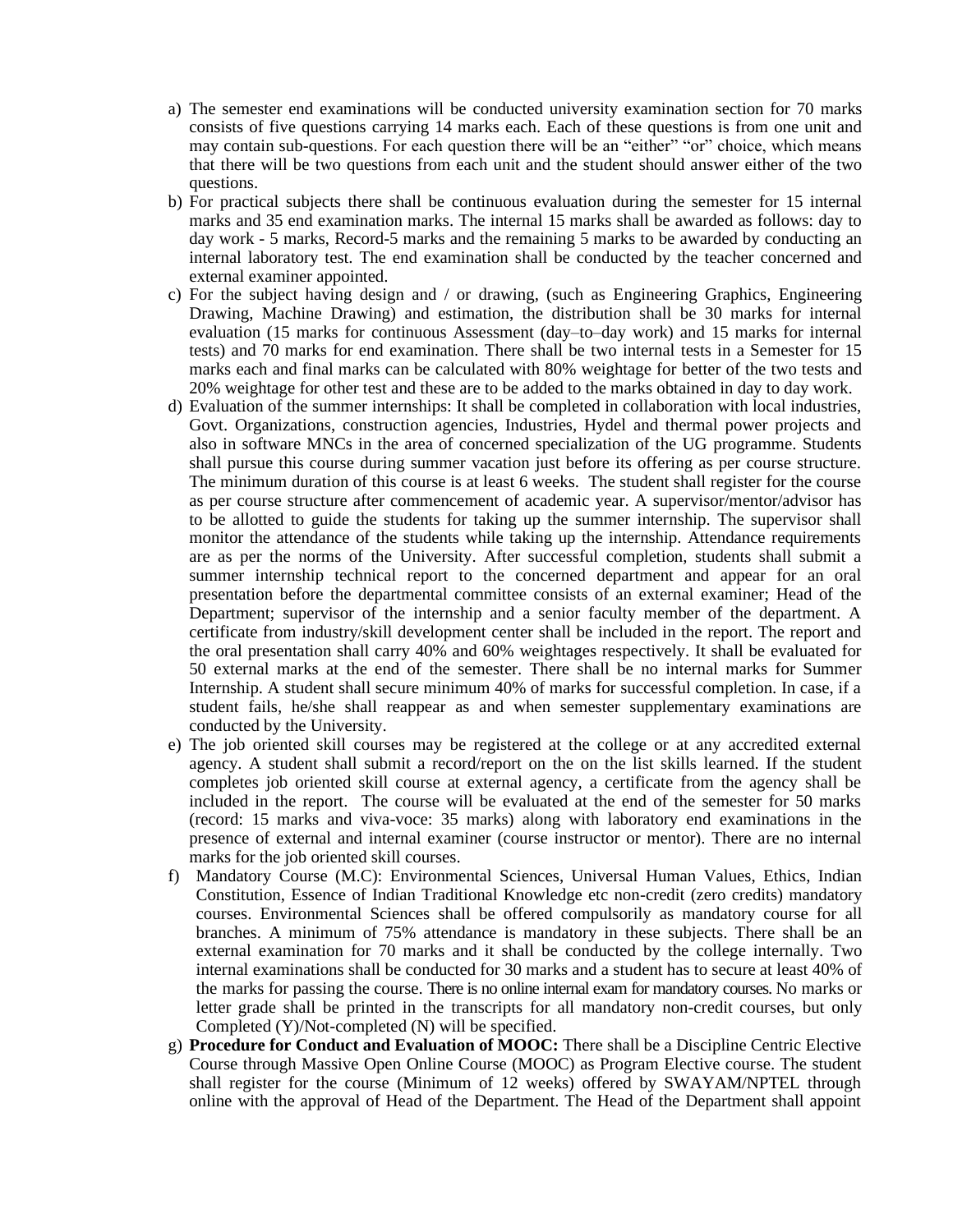one mentor for each of the MOOC subjects offered. The student needs to register the course in the SWAYAM/NPTEL portal. During the course, the mentor monitors the student's assignment submissions given by SWAYAM/NPTEL. The student needs to submit all the assignments given and needs to take final exam at the proctor center. The student needs to earn a certificate by passing the exam. The student will be awarded the credits given in curriculum only by submission of the certificate. In case if student does not pass subjects registered through SWAYAM/NPTEL, the same or alternative equivalent subject may be registered again through SWAYAM/NPTEL in the next semester with the recommendation of HOD and shall be pass.

h) *Major Project (*Project - Project work, seminar and internship in industry):

In the final semester, the student should mandatorily register and undergo internship and in parallel he/she should work on a project with well-defined objectives. At the end of the semester the candidate shall submit an internship completion certificate and a project report. A student shall also be permitted to submit project report on the work carried out during the internship. The project report shall be evaluated with an external examiner.

*Evaluation:* The total marks for project work 200 marks and distribution shall be 60 marks for internal and 140 marks for external evaluation. The supervisor assesses the student for 30 marks (Report: 15 marks, Seminar: 15 marks). At the end of the semester, all projects shall be showcased at the department for the benefit of all students and staff and the same is to be evaluated by the departmental Project Review Committee consisting of supervisor, a senior faculty and HOD for 30 marks. The external evaluation of Project Work is a Viva-Voce Examination conducted in the presence of internal examiner and external examiner and is evaluated for 140 marks.

- **7.** Results Declaration:
	- (i) Before results declaration, an academic council meeting shall be conducted and results shall be placed before the academic council for approval.
	- (ii) With the approval of academic council, the results shall be submitted to the University to get the approval from Honorable Vice-Chancellor.
	- (iii)The University may normalize the result, if required, before declaration of the result (Guidelines for normalization will be provided separately)

(iv) A copy of approved results in a CD shall be submitted to the University examination Center.

- **8.** Academic Audit: Academic audit in each semester will be conducted as per norms.
- **9.** Recounting or Re-evaluation of Marks in the End Semester Examination: A student can request for recounting of revaluation of his/her answer book on payment of a prescribed fee as per university norms.
- **10.** Supplementary Examinations: A student who has failed to secure the required credits can appear for a supplementary examination, as per the schedule announced by the University.
- **11.** Malpractices in Examinations: Disciplinary action shall be taken in case of malpractices during Mid/End examinations as per the rules framed by the University.

#### **12. Promotion Rules**

The following academic requirements have to be satisfied in addition to the attendance requirements mentioned in item no.5 for promotion to higher classes

- a) A student shall be promoted from first year to second year if he fulfills the minimum attendance requirement as per University norm.
- b) A student will be promoted from II year to III year if he fulfills the academic requirement of 40% of credits up to either II year I-Semester or II year II-Semester from all the examinations, whether or not the candidate takes the examinations and secures prescribed minimum attendance in II year II semester.
- c) A student shall be promoted from III year to IV year if he fulfills the academic requirements of 40% of the credits up to either III year I semester or III year II semester from all the examinations, whether or not the candidate takes the examinations and secures prescribed minimum attendance in III year II semester.

#### **13. Course Pattern**

a) The entire course of study is for four academic years; all years are on semester pattern.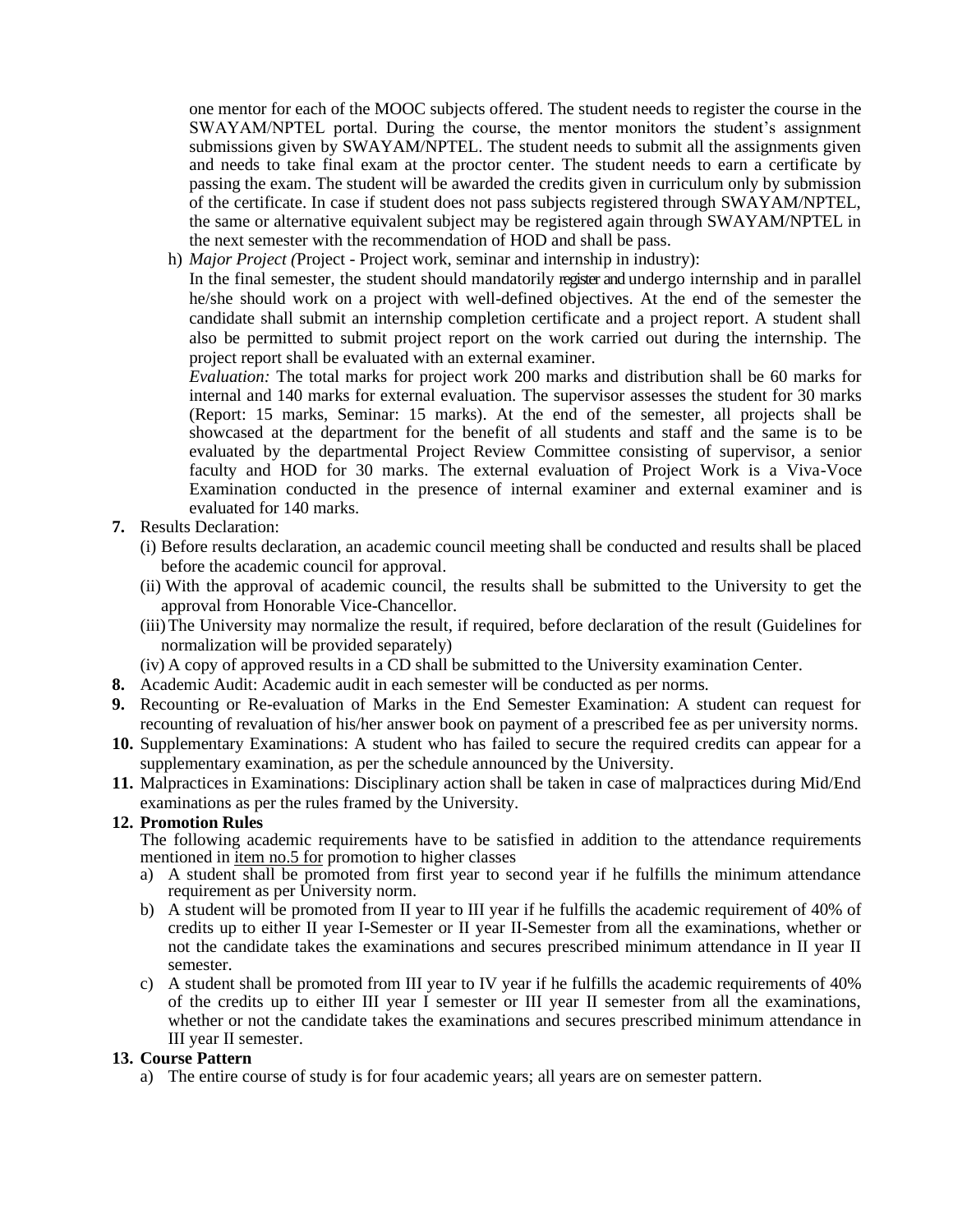- b) A student eligible to appear for the end semester examination in a subject, but absent from it or has failed in the end semester examination, may write the exam in that subject when conducted next.
- c) When a student is detained for lack of credits / shortage of attendance, he may be re-admitted into the same semester/year in which he has been detained. However, the academic regulations under which he was first admitted shall continue to be applicable to him.

#### **14.** Earning of Credit:

A student shall be considered to have completed a course successfully and earned the credits if he/she secures an acceptable letter grade in the range  $A+$  to E as given below. Letter grade 'F' in any course implies failure of the student in that course and no credits earned. Absent is also treated as no credits earned. For project same % percentages will be followed for grading.

| <b>Marks Range Theory</b><br>$(Max-100)$ | <b>Marks Range Lab</b><br>$(Max - 50)$ | Level        | Letter<br>Grade | Grade<br>Point |
|------------------------------------------|----------------------------------------|--------------|-----------------|----------------|
| $\geq 90$                                | > 45                                   | Outstanding  | $A+$            | 10             |
| $≥80$ to <89                             | $>40$ to $<44$                         | Excellent    | A               |                |
| $≥70$ to $<79$                           | $≥35$ to $<39$                         | Very Good    | B               |                |
| $≥60$ to <69                             | $>30$ to $<34$                         | Good         |                 |                |
| $>50$ to $<59$                           | $>25$ to $<29$                         | Fair         |                 |                |
| $≥40$ to <49                             | $>20$ to $<24$                         | Satisfactory | E               |                |
| $<$ 40                                   | <20                                    | Fail         | F               |                |
|                                          |                                        | Absent       | AB              |                |

#### **15. Award of Class**

After a student has satisfied the requirements prescribed for the completion of the program and is eligible for the award of B. Tech. Degree, he shall be placed in one of the following four classes:

| Class Awarded                       | CGPA to be secured                     | Remarks         |
|-------------------------------------|----------------------------------------|-----------------|
|                                     | > 7.75                                 |                 |
| <b>First Class with Distinction</b> | (Without any supplementary appearance) | From the        |
| <b>First Class</b>                  | > 6.75                                 | <b>CGPA</b>     |
| Second Class                        | $\geq 5.75$ to $< 6.75$                | secured<br>from |
| Pass Class                          | $\geq 5.00$ to $< 5.75$                | 160 Credits     |

#### **16. Minimum Instruction Days**

The minimum instruction days for each semester shall be 90 working days. There shall be no branch transfers after the completion of the admission process. There shall be no transfer from one college/stream to another within the Constituent Colleges and Units of Jawaharlal Nehru Technological University Kakinada.

#### **17. Withholding of Results**

If the student is involved in indiscipline/malpractices/court cases, the result of the student will be withheld.

#### **18. Transitory Regulations**

- a) Discontinued or detained candidates are eligible for re-admission as and when next offered.
- b) The re-admitted candidate will be governed by the rules  $\&$  regulations under which the candidate has been admitted.
- c) (i) In case of transferred students from other Universities, credits shall be transferred to JNTUK as per the academic regulations and course structure of JNTUK.
	- d) The students seeking transfer to colleges affiliated to JNTUK from various other Universities / Institutions have to obtain the credits of any equivalent subjects as prescribed by JNTUK. In addition, the transferred candidates have to pass the failed subjects at the earlier Institute with already obtained internal/sessional marks to be conducted by JNTUK.

#### **19. Gap - Year**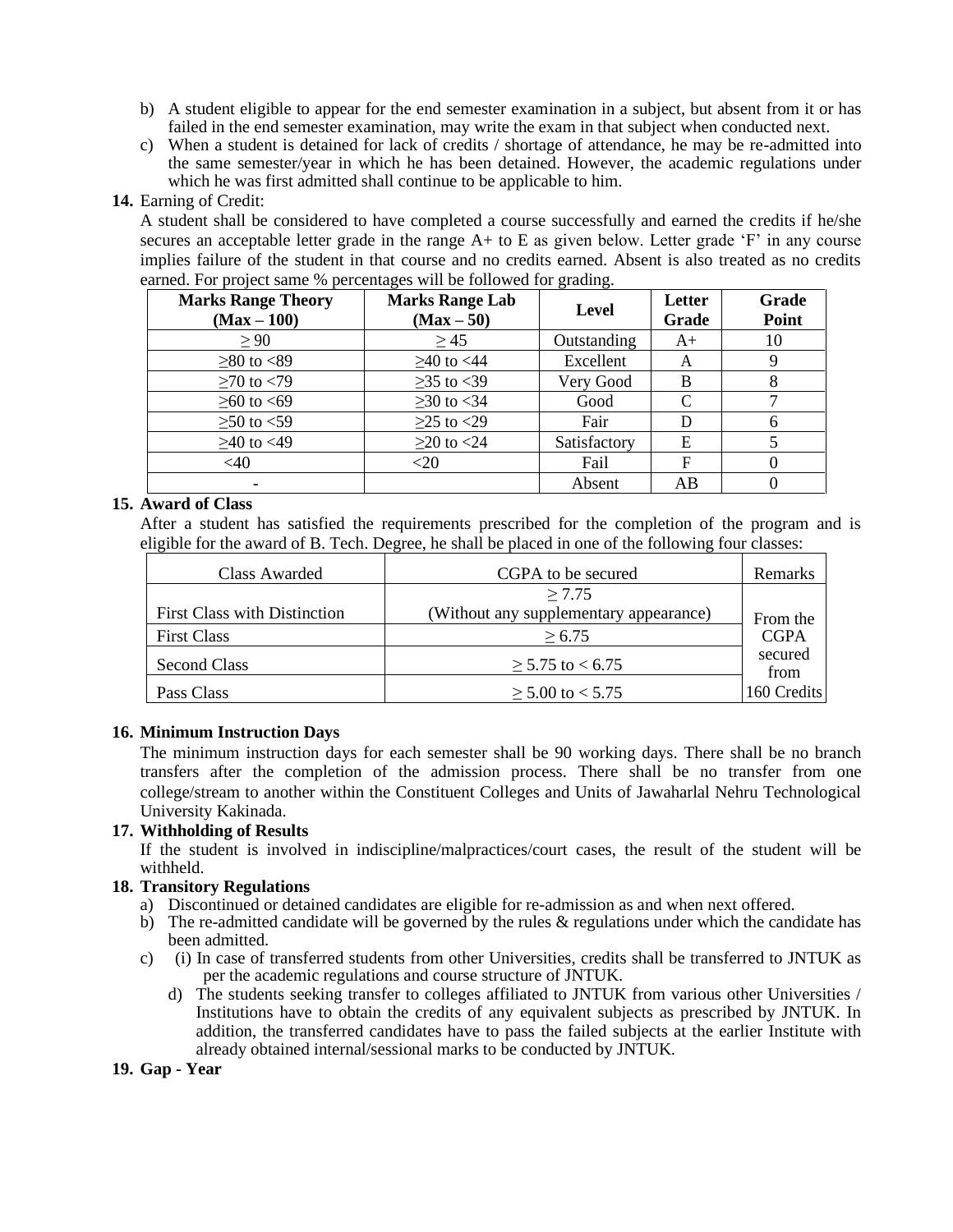Gap Year concept of Student Entrepreneur in Residence shall be introduced and outstanding students who wish to pursue entrepreneurship are allowed to take a break of one year at any time after I/II/III year to pursue entrepreneurship full time. This period shall be counted for the maximum time for graduation. An evaluation committee at university level shall be constituted to evaluate the proposal submitted by the student and the committee shall decide on permitting the student for availing the Gap Year.

#### **20. General**

- a) Wherever the words "he", "him", "his", occur in the regulations, they include "she", "her", "hers".
- b) The academic regulation should be read as a whole for the purpose of any interpretation.
- c) In case of any doubt or ambiguity in the interpretation of the above rules, the decision of the Vice-Chancellor is final.
- d) The University may change or amend the academic regulations or syllabi at any time and the changes or amendments made shall be applicable to all the students with effect from the dates notified by the University.

\*\*\*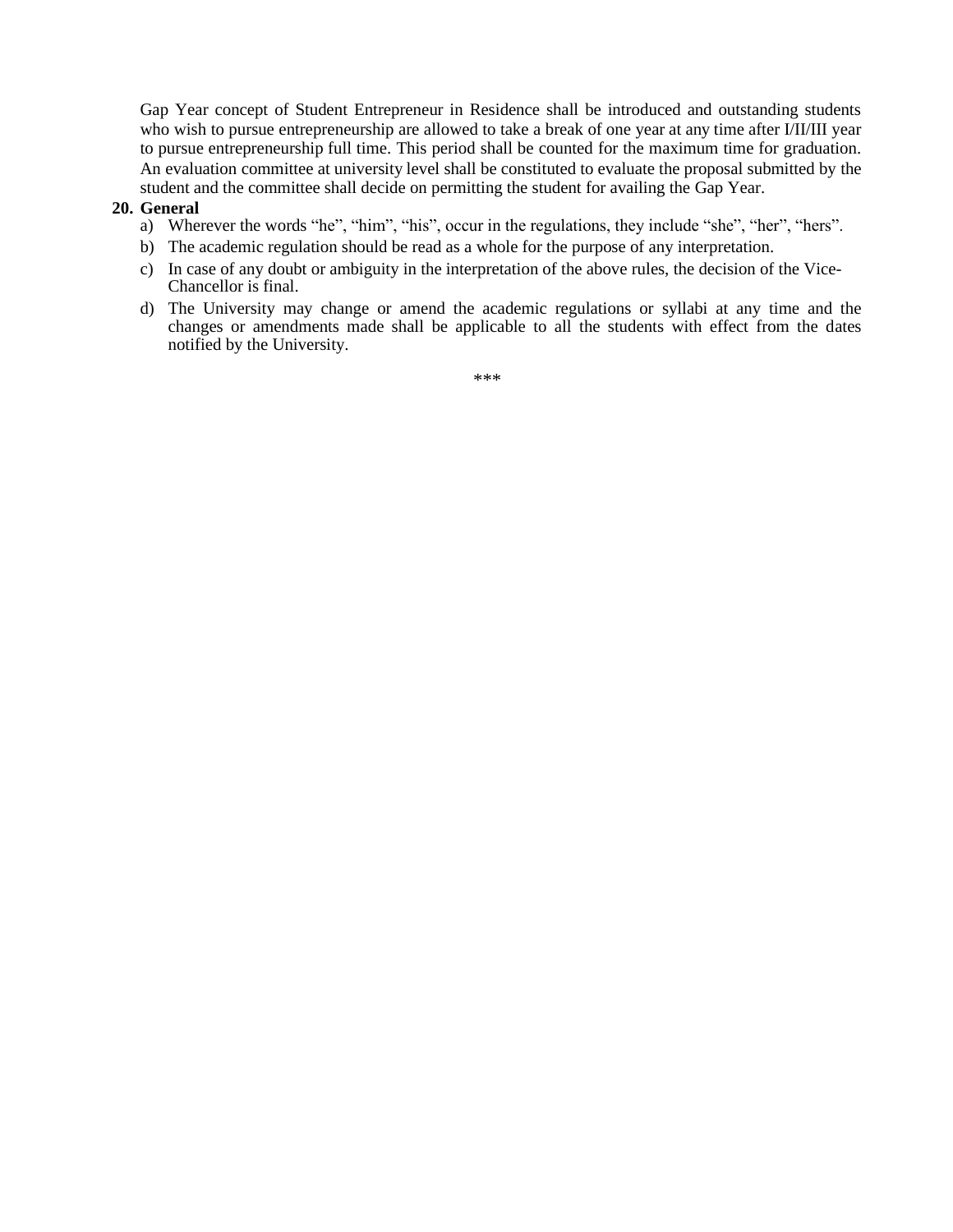## **ACADEMIC REGULATIONS (R20) FOR B. TECH. (LATERAL ENTRY SCHEME)**

Applicable for the students admitted into II year B. Tech. from the Academic Year 2021-22 onwards

1 **Award of B. Tech. Degree**

A student will be declared eligible for the award of B. Tech. Degree if he fulfills the following academic regulations:

- a) A student shall be declared eligible for the award of the B. Tech Degree, if he pursues a course of study in not less than three academic years and not more than six academic years. After six academic years from the year of their admission, he/she shall **forfeit** their seat in B. Tech course and their admission stands cancelled.
- b) The candidate shall register for 121 credits and secure all the 121 credits.
- 2. The attendance regulations of B. Tech. (Regular) shall be applicable to B. Tech (lateral entry).

#### 3. **Promotion Rules**

A student shall be promoted from second year to third year if he fulfills the minimum attendance requirement.

A student shall be promoted from III year to IV year if he fulfills the academic requirements of 40% of the credits up to either III year I semester or III year II semester from all the examinations, whether or not the candidate takes the examinations and secures prescribed minimum attendance in III year II semester.

#### 4. **Award of Class**

After a student has satisfied the requirement prescribed for the completion of the program and is eligible for the award of B. Tech. Degree, he shall be placed in one of the following four classes:

| Class Awarded                       | CGPA to be secured                     | Remarks                        |  |
|-------------------------------------|----------------------------------------|--------------------------------|--|
| <b>First Class with Distinction</b> | > 7.75                                 | From the                       |  |
|                                     | (Without any supplementary appearance) | <b>CGPA</b>                    |  |
| <b>First Class</b>                  | $\geq 6.75$                            | secured from                   |  |
| <b>Second Class</b>                 | $\geq$ 5.75 to < 6.75                  | 121 Credits<br>from II Year to |  |
| Pass Class                          | $\geq 5.00$ to < 5.75                  | <b>IV</b> Year                 |  |

The Grades secured, Grade points and Credits obtained will be shown separately in the memorandum of marks.

5. All the other regulations as applicable to **B. Tech. 4-year degree course (Regular) will hold good for B. Tech. (Lateral Entry Scheme)**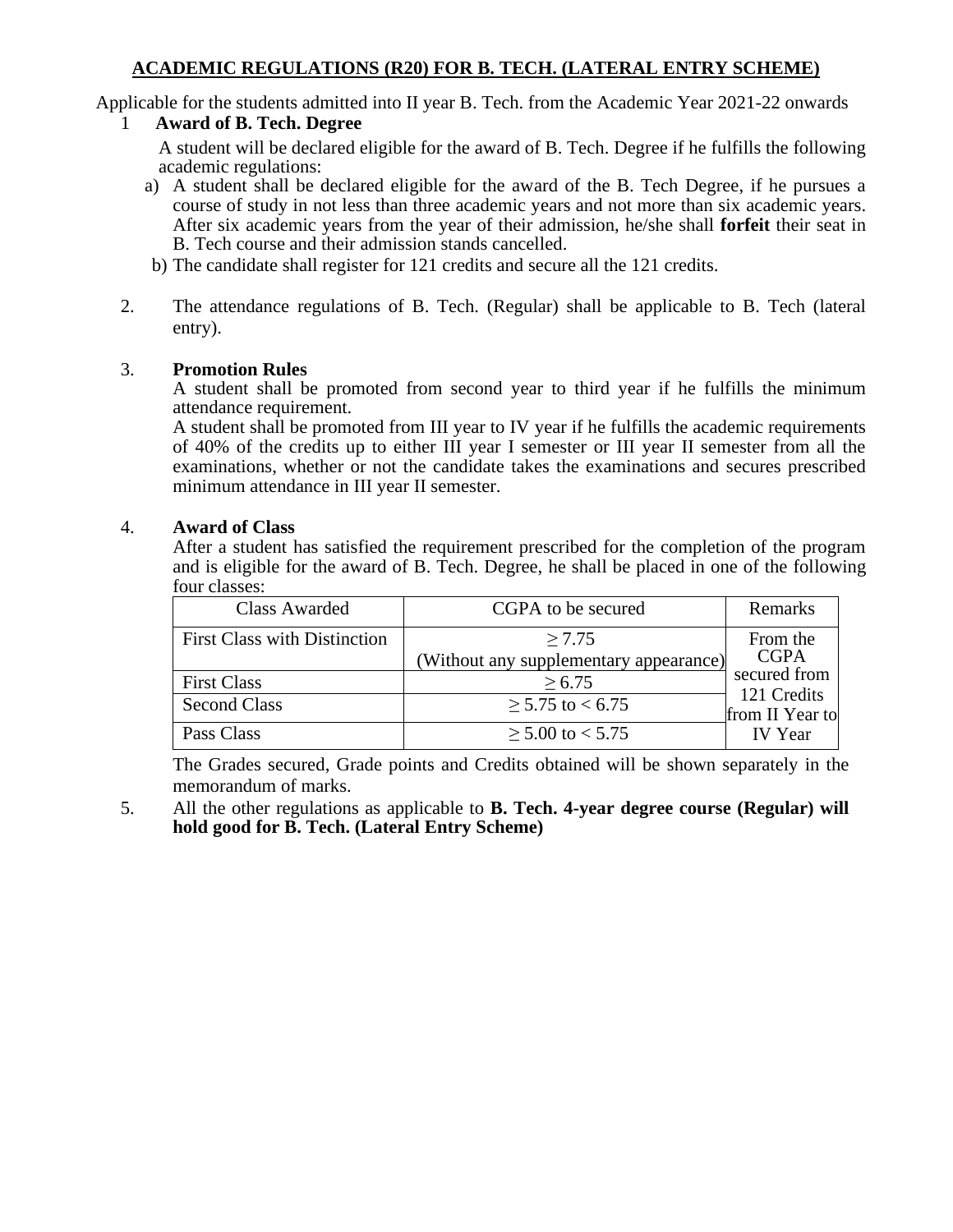### **COMMUNITY SERVICE PROJECT**

## *Introduction*

- 1. Community Service Project is an experiential learning strategy that integrates meaningful community service with instruction, participation, learning and community development
- 2. Community Service Project involves students in community development and service activities and applies the experience to personal and academic development.
- 3. Community Service Project is meant to link the community with the college for mutual benefit. The community will be benefited with the focused contribution of the college students for the village/ local development. The college finds an opportunity to develop social sensibility and responsibility among students and also emerge as a socially responsible institution.

## *Objective*

Community Service Project should be an integral part of the curriculum, as an alternative to the 2 months of Summer Internships / Apprenticeships / On the Job Training, whenever there is an exigency when students cannot pursue their summer internships. The specific objectives are;

- **1.** To sensitize the students to the living conditions of the people who are around them,
- **2.** To help students to realize the stark realities of the society.
- **3.** To bring about an attitudinal change in the students and help them to develop societal consciousness, sensibility, responsibility and accountability
- **4.** To make students aware of their inner strength and help them to find new /out of box solutions to the social problems.
- **5.** To make students socially responsible citizens who are sensitive to the needs of the disadvantaged sections.
- **6.** To help students to initiate developmental activities in the community in coordination with public and government authorities.
- **7.** To develop a holistic life perspective among the students by making them study culture, traditions, habits, lifestyles, resource utilization, wastages and its management, social problems, public administration system and the roles and responsibilities of different persons across different social systems.

## *Implementation of Community Service Project*

- 1. Every student should put in a minimum of **180 hours** for the Community Service Project during the summer vacation.
- 2. Each class/section should be assigned with a mentor.
- 3. Specific Departments could concentrate on their major areas of concern. For example, Dept. of Computer Science can take up activities related to Computer Literacy to different sections of people like - youth, women, house-wives, etc
- 4. A log book has to be maintained by each of the student, where the activities undertaken/involved to be recorded.
- 5. The log book has to be countersigned by the concerned mentor/faculty in charge.
- 6. Evaluation to be done based on the active participation of the student and grade could be awarded by the mentor/faculty member.
- 7. The final evaluation to be reflected in the grade memo of the student.
- 8. The Community Service Project should be different from the regular programmes of NSS/NCC/Green Corps/Red Ribbon Club, etc.
- 9. Minor project report should be submitted by each student. An internal Viva shall also be conducted by a committee constituted by the principal of the college.

## 10. Award of marks shall be made as per the guidelines of Internship/apprentice/ on the job training *Procedure*

**1.** A group of students or even a single student could be assigned for a particular habitation or village or municipal ward, as far as possible, in the near vicinity of their place of stay, so as to enable them to commute from their residence and return back by evening orso.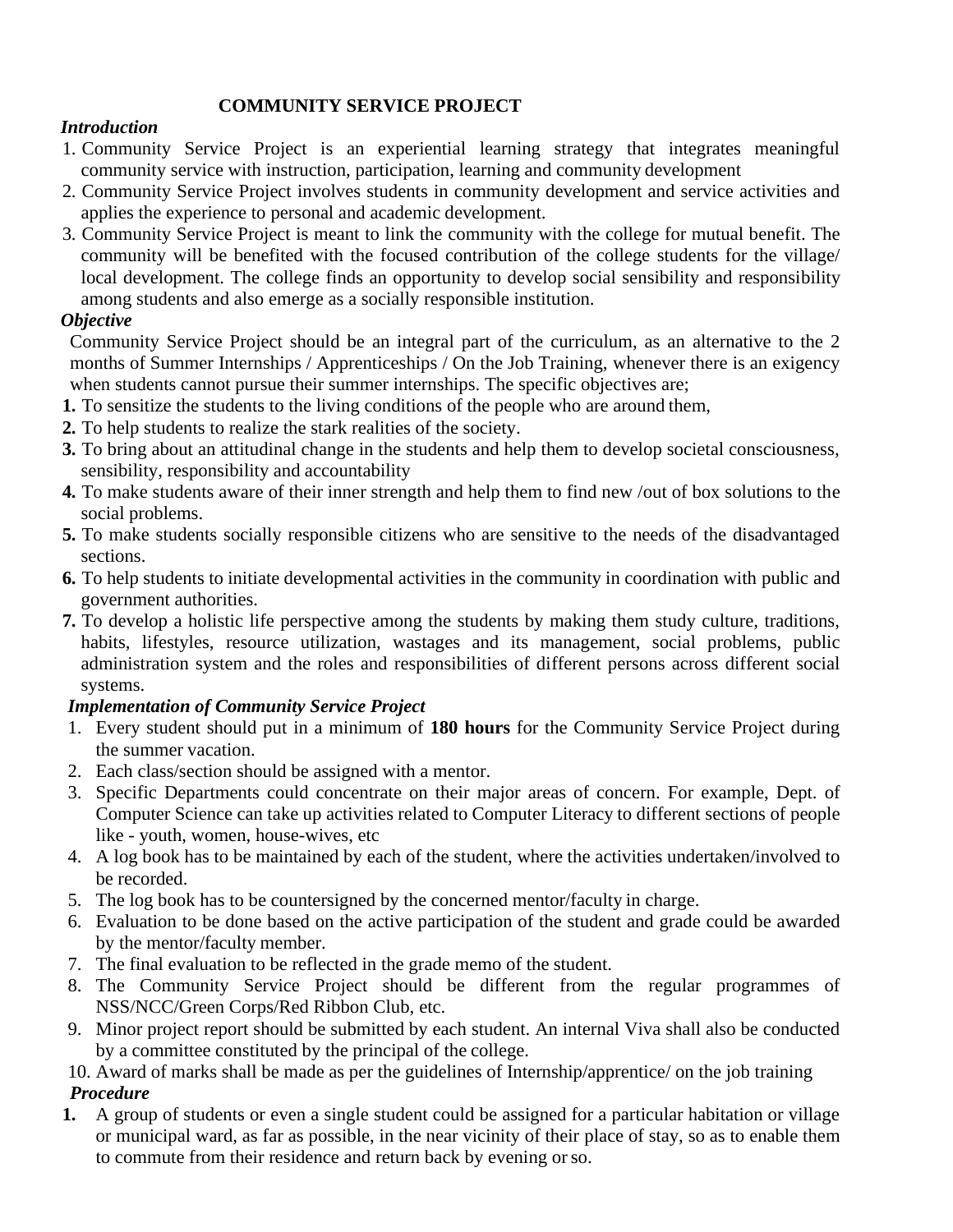- **2.** The Community Service Project is a twofold one
	- a) First, the student/s could conduct a survey of the habitation, if necessary, in terms of their own domain or subject area. Or it can even be a general survey, incorporating all the different areas. A common survey format could be designed. This should not be viewed as a duplication of work by the Village or Ward volunteers, rather, it could be another primary source of data.
	- b) Secondly, the student/s could take up a social activity, concerning their domain or subject area. The different areas, could be like –
		- Agriculture
		- Health
		- Marketing and Cooperation
		- Animal Husbandry
		- **Horticulture**
		- Fisheries
		- Sericulture
		- Revenue and Survey
		- Natural Disaster Management
		- **Irrigation**
		- Law & Order
		- Excise and Prohibition
		- Mines and Geology
		- Energy
		- Internet
		- **•** Free Electricity
		- Drinking Water

#### *EXPECTED OUTCOMES* **BENEFITS OF COMMUNITY SERVICE PROJECT TO STUDENTS**

## **Learning Outcomes**

- 1. Positive impact on students' academic learning
- 2. Improves students' ability to apply what they have learned in "the real world"
- 3. Positive impact on academic outcomes such as demonstrated complexity of understanding, problem analysis, problem-solving, critical thinking, and cognitive development
- 4. Improved ability to understand complexity and ambiguity

## *Personal Outcomes*

- 1. Greater sense of personal efficacy, personal identity, spiritual growth, and moral development
- 2. Greater interpersonal development, particularly the ability to work well with others, and build leadership and communication skills

## *Social Outcomes*

- 1. Reduced stereotypes and greater inter-cultural understanding
- 2. Improved social responsibility and citizenship skills
- 3. Greater involvement in community service after graduation

#### *Career Development*

- 1. Connections with professionals and community members for learning and career opportunities
- 2. Greater academic learning, leadership skills, and personal efficacy can lead to greater opportunity

## *Relationship with the Institution*

- 1. Stronger relationships with faculty
- 2. Greater satisfaction with college
- 3. Improved graduation rates

## *BENEFITS OF COMMUNITY SERVICE PROJECT TO FACULTY MEMBERS*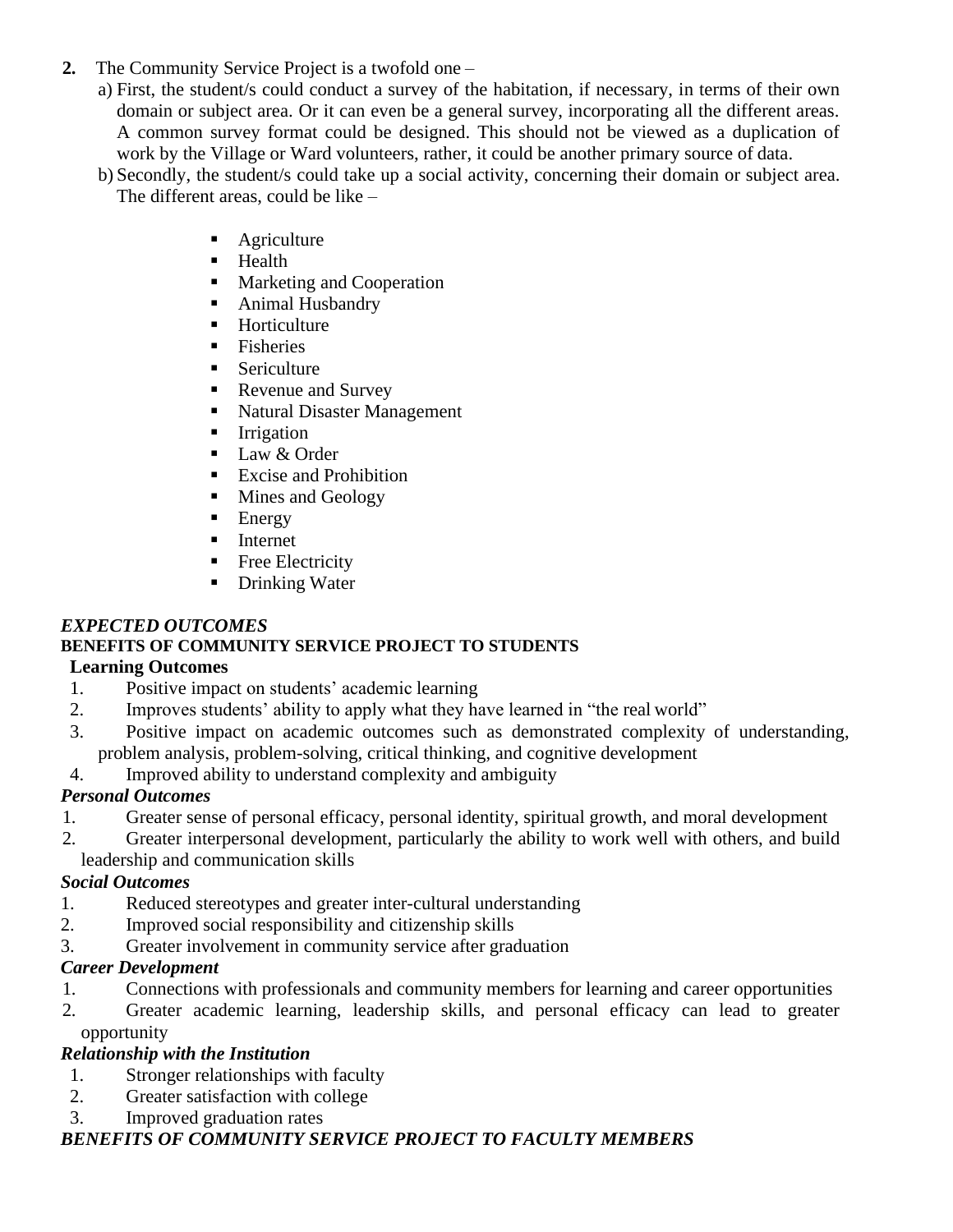- 1. Satisfaction with the quality of student learning
- 2. New avenues for research and publication via new relationships between faculty and community
- 3. Providing networking opportunities with engaged faculty in other disciplines or institutions
- 4. A stronger commitment to one's research

## *BENEFITS OF COMMUNITY SERVICE PROJECT TO COLLEGES AND UNIVERSITIES*

- 1. Improved institutional commitment
- 2. Improved student retention
- 3. Enhanced community relations

## *BENEFITS OF COMMUNITY SERVICE PROJECT TO COMMUNITY*

- 1. Satisfaction with student participation
- 2. Valuable human resources needed to achieve community goals
- 3. New energy, enthusiasm and perspectives applied to community work
- 4. Enhanced community-university relations.

## **SUGGESTIVE LIST OF PROGRAMMES UNDER COMMUNITY SERVICE PROJECT**

The following the recommended list of projects for Engineering students. The lists are not exhaustive and open for additions, deletions and modifications. Colleges are expected to focus on specific local issues for this kind of projects. The students are expected to carry out these projects with involvement, commitment, responsibility and accountability. The mentors of a group of students should take the responsibility of motivating, facilitating, and guiding the students. They have to interact with local leadership and people and appraise the objectives and benefits of this kind of projects. The project reports shall be placed in the college website for reference. Systematic, Factual, methodical and honest reporting shall be ensured.

## *For Engineering Students*

- 1. Water facilities and drinking water availability
- 2. Health and hygiene
- 3. Stress levels and coping mechanisms
- 4. Health intervention programmes
- 5. Horticulture
- 6. Herbal plants
- 7. Botanical survey
- 8. Zoological survey
- 9. Marine products
- 10. Aqua culture
- 11. Inland fisheries
- 12. Animals and species
- 13. Nutrition
- 14. Traditional health care methods
- 15. Food habits
- 16. Air pollution
- 17. Water pollution
- 18. Plantation
- 19. Soil protection
- 20. Renewable energy
- 21. Plant diseases
- 22. Yoga awareness and practice
- 23. Health care awareness programmes and their impact
- 24. Use of chemicals on fruits and vegetables
- 25. Organic farming
- 26. Crop rotation
- 27. Floury culture
- 28. Access to safe drinking water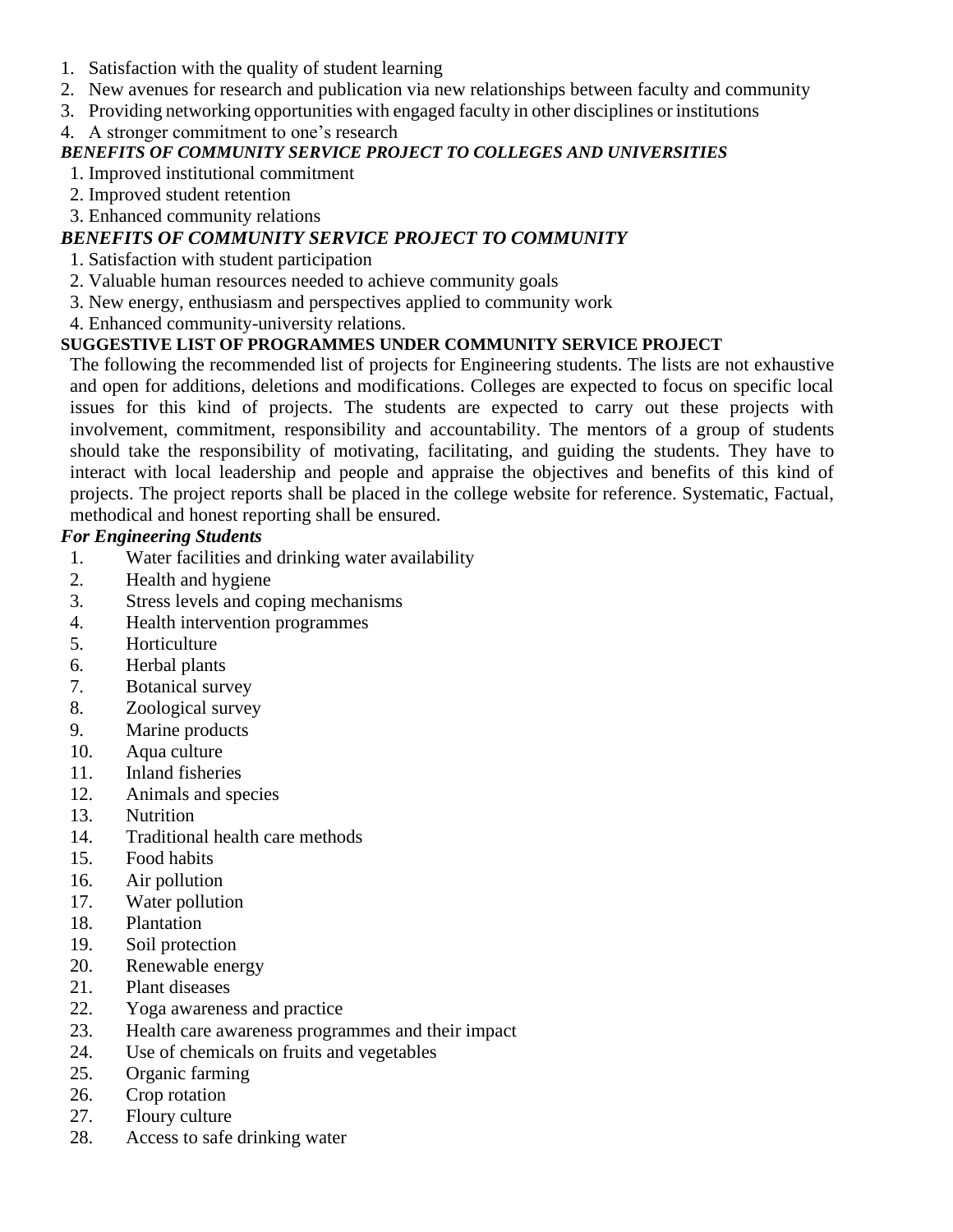- 29. Geographical survey
- 30. Geological survey
- 31. Sericulture
- 32. Study of species
- 33. Food adulteration
- 34. Incidence of Diabetes and other chronic diseases
- 35. Human genetics
- 36. Blood groups and blood levels
- 37. Internet Usage in Villages
- 38. Android Phone usage by different people
- 39. Utilization of free electricity to farmers and related issues
- 40. Gender ration in schooling level- observation.

# *Complimenting the community service project, the students may be involved to take up some awareness campaigns on social issues/special groups. The suggested list of programmes are;*

## **Programmes for School Children**

- 1. Reading Skill Programme (Reading Competition)
- 2. Preparation of Study Materials for the next class.
- 3. Personality / Leadership Development
- 4. Career Guidance for X class students
- 5. Screening Documentary and other educational films
- 6. Awareness Programme on Good Touch and Bad Touch (Sexual abuse)
- 7. Awareness Programme on Socially relevant themes.

## *Programmes for Women Empowerment*

- 1. Government Guidelines and Policy Guidelines
- 2. Womens' Rights
- 3. Domestic Violence
- 4. Prevention and Control of Cancer
- 5. Promotion of Social Entrepreneurship

## *General Camps*

- 1. General Medical camps
- 2. Eye Camps
- 3. Dental Camps
- 4. Importance of protected drinking water
- 5. ODF awareness camp
- 6. Swatch Bharat
- 7. AIDS awareness camp
- 8. Anti Plastic Awareness
- 9. Programmes on Environment
- 10. Health and Hygiene
- 11. Hand wash programmes
- 12. Commemoration and Celebration of important days

## *Programmes for Youth Empowerment*

- 1. Leadership
- 2. Anti-alcoholism and Drug addiction
- 3. Anti-tobacco
- 4. Awareness on Competitive Examinations
- 5. Personality Development

## *Common Programmes*

- 1. Awareness on RTI
- 2. Health intervention programmes
- 3. Yoga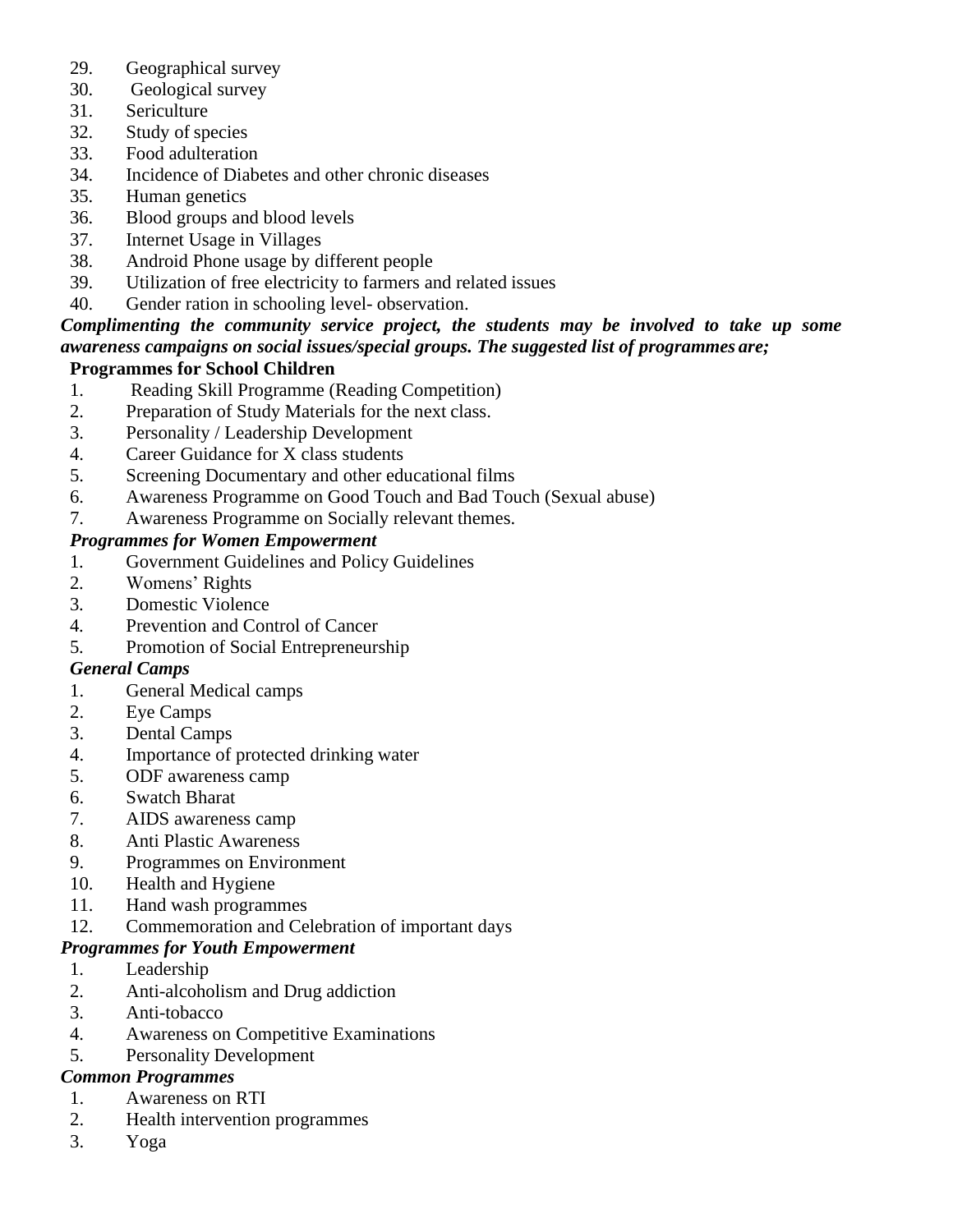- 4. Tree plantation
- 5. Programmes in consonance with the Govt. Departments like
	- i. Agriculture
	- ii. Health
	- iii. Marketing and Cooperation
	- iv. Animal Husbandry
	- v. Horticulture
	- vi. Fisheries
	- vii. Sericulture
	- viii. Revenue and Survey
	- ix. Natural Disaster Management
	- x. Irrigation
	- xi. Law & Order
	- xii. Excise and Prohibition
	- xiii. Mines and Geology
	- xiv. Energy

## *Role of Students:*

- 1. Students may not have the expertise to conduct all the programmes on their own. The students then can play a facilitator role.
- 2. For conducting special camps like Health related, they will be coordinating with the Governmental agencies.
- 3. As and when required the College faculty themselves act as Resource Persons.
- 4. Students can work in close association with Non-Governmental Organizations like Lions Club, Rotary Club, etc or with any NGO actively working in that habitation.
- 5. And also, with the Governmental Departments. If the programme is rolled out, the District Administration could be roped in for the successful deployment of the programme.
- 6. An in-house training and induction programme could be arranged for the faculty and participating students, to expose them to the methodology of Service Learning.

## *Timeline for the Community Service Project Activity*

#### **Duration: 8 weeks**

## **1. Preliminary Survey (One Week)**

- a) A preliminary survey including the socio-economic conditions of the allotted habitation to be conducted.
- b) A survey form based on the type of habitation to be prepared before visiting the habitation with the help of social sciences faculty. (However, a template could be designed for different habitations, rural/urban.
- c) The Governmental agencies, like revenue administration, corporation and municipal authorities and village secretariats could be aligned for the survey.
- *2. Community Awareness Campaigns (Two Weeks)*

Based on the survey and the specific requirements of the habitation, different awareness campaigns and programmes to be conducted, spread over two weeks of time. The list of activities suggested could be taken into consideration.

*3. Community Immersion Programme (Four Weeks)*

**Along with the Community Awareness Programmes**, the student batch can also work with any one of the below listed governmental agencies and work in tandem with them. This community involvement programme will involve the students in exposing themselves to the experiential learning about the community and its dynamics. Programmes could be in consonance with the Govt. Departments.

*4. Community Exit Report (One Week)*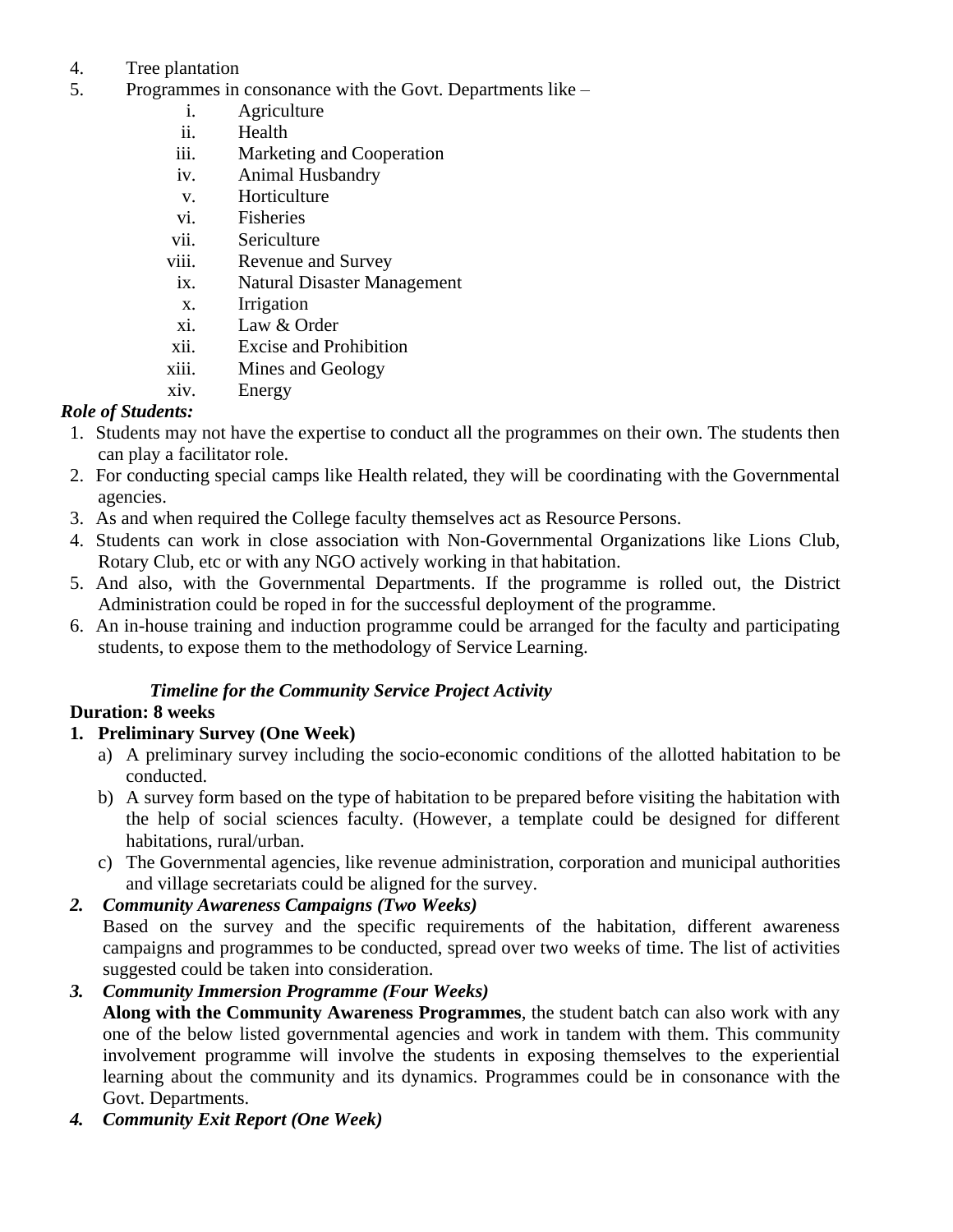During the last week of the Community Service Project, a detailed report of the outcome of the 8 weeks works to be drafted and a copy shall be submitted to the local administration. This report will be a basis for the next batch of students visiting that particular habitation. The same report submitted to the teacher-mentor will be evaluated by the mentor and suitable marks are awarded for onward submission to the University.

Throughout the Community Service Project, a daily log-book need to be maintained by the students batch, which should be countersigned by the governmental agency representative and the teacher-mentor, who is required to periodically visit the students and guide them.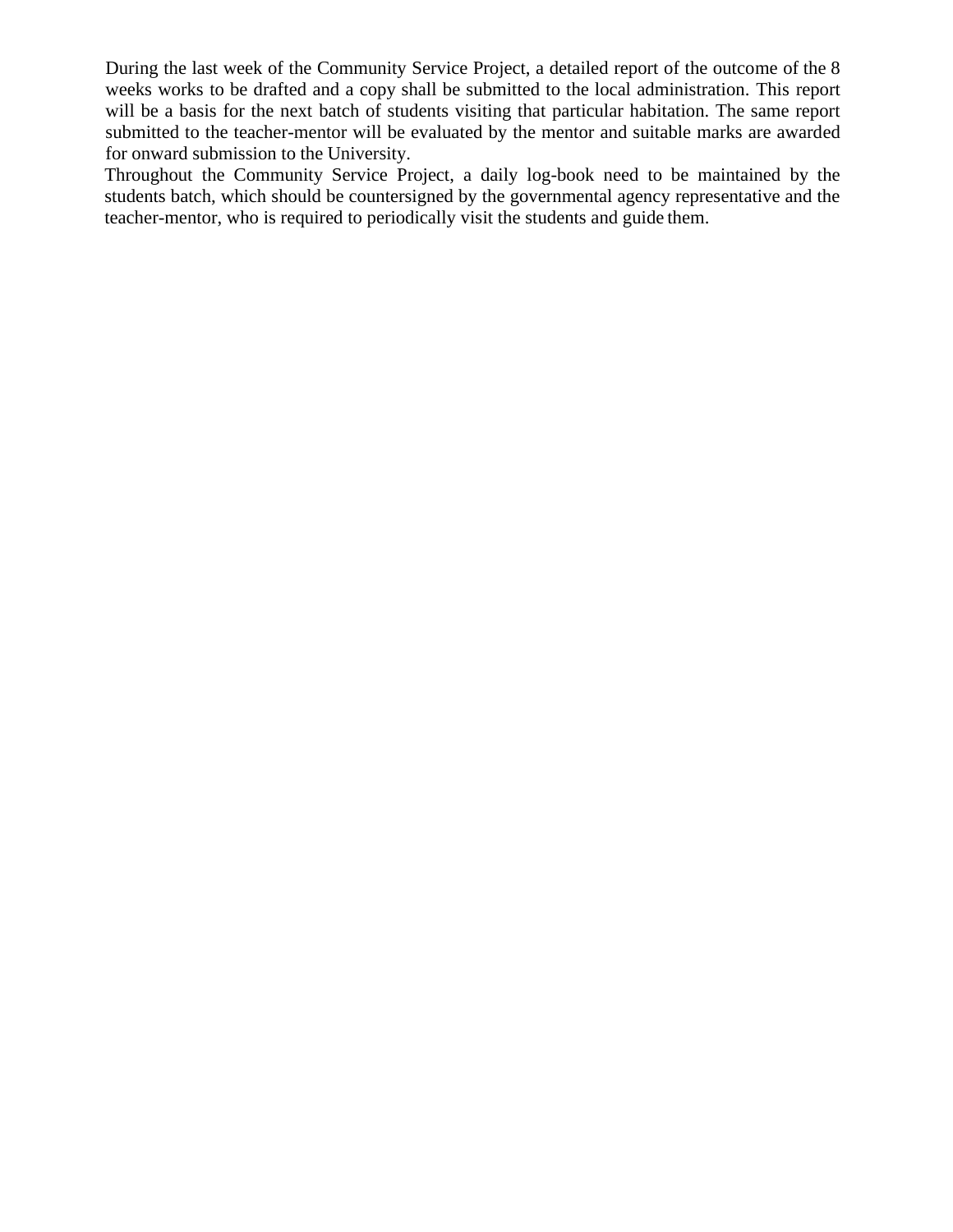#### **MALPRACTICES RULES**

#### DISCIPLINARY ACTION FOR / IMPROPER CONDUCT IN EXAMINATIONS

|        | <b>Nature of Malpractices/Improper conduct</b>                                                                                                                                                                                                                                                                                                                                                                                                                                                                                                                                                                                                                                                                                                                                                                                                                                                                            | Punishment                                                                                                                                                                                                                                                                                                                                                                                                                                                                                                                                                                                                                                                                                                                                                                                                                |
|--------|---------------------------------------------------------------------------------------------------------------------------------------------------------------------------------------------------------------------------------------------------------------------------------------------------------------------------------------------------------------------------------------------------------------------------------------------------------------------------------------------------------------------------------------------------------------------------------------------------------------------------------------------------------------------------------------------------------------------------------------------------------------------------------------------------------------------------------------------------------------------------------------------------------------------------|---------------------------------------------------------------------------------------------------------------------------------------------------------------------------------------------------------------------------------------------------------------------------------------------------------------------------------------------------------------------------------------------------------------------------------------------------------------------------------------------------------------------------------------------------------------------------------------------------------------------------------------------------------------------------------------------------------------------------------------------------------------------------------------------------------------------------|
|        | If the candidate:                                                                                                                                                                                                                                                                                                                                                                                                                                                                                                                                                                                                                                                                                                                                                                                                                                                                                                         |                                                                                                                                                                                                                                                                                                                                                                                                                                                                                                                                                                                                                                                                                                                                                                                                                           |
| 1. (a) | Possesses or keeps accessible in examination hall,<br>any paper, note book, programmable calculators, Cell<br>phones, pager, palm computers or any other form of<br>material concerned with or related to the subject of<br>the examination (theory or practical) in which he is<br>appearing but has not made use of (material shall<br>include any marks on the body of the candidate<br>which can be used as an aid in the subject of the<br>examination)                                                                                                                                                                                                                                                                                                                                                                                                                                                              | Expulsion from the examination hall and cancellation of the<br>performance in that subject only.                                                                                                                                                                                                                                                                                                                                                                                                                                                                                                                                                                                                                                                                                                                          |
| (b)    | Gives assistance or guidance or receives it from any<br>other candidate orally or by any other body language<br>methods or communicates through cell phones with<br>any candidate or persons in or outside the exam hall<br>in respect of any matter.                                                                                                                                                                                                                                                                                                                                                                                                                                                                                                                                                                                                                                                                     | Expulsion from the examination hall and cancellation of the<br>performance in that subject only of all the candidates involved.<br>In case of an outsider, he will be handed over to the police and<br>a case is registered against him.                                                                                                                                                                                                                                                                                                                                                                                                                                                                                                                                                                                  |
| 2.     | Has copied in the examination hall from any paper,<br>book, programmable calculators, palm computers or<br>any other form of material relevant to the subject of<br>the examination (theory or practical) in which the<br>candidate is appearing.                                                                                                                                                                                                                                                                                                                                                                                                                                                                                                                                                                                                                                                                         | Expulsion from the examination hall and cancellation of the<br>performance in that subject and all other subjects the candidate<br>has already appeared including practical examinations and<br>project work and shall not be permitted to appear for the<br>remaining examinations of the subjects of that Semester/year.<br>The Hall Ticket of the candidate is to be cancelled and sent to<br>the University.                                                                                                                                                                                                                                                                                                                                                                                                          |
| 3.     | Impersonates any other candidate in connection with<br>the examination.                                                                                                                                                                                                                                                                                                                                                                                                                                                                                                                                                                                                                                                                                                                                                                                                                                                   | The candidate who has impersonated shall be expelled from<br>examination hall. The candidate is also debarred and forfeits<br>the seat. The performance of the original candidate who has<br>been impersonated, shall be cancelled in all the subjects of the<br>examination (including practicals and project work) already<br>appeared and shall not be allowed to appear for examinations<br>of the remaining subjects of that semester/year. The candidate<br>is also debarred for two consecutive semesters from class work<br>and all University examinations. The continuation of the<br>course by the candidate is subject to the academic regulations<br>in connection with forfeiture of seat. If the imposter is an<br>outsider, he will be handed over to the police and a case is<br>registered against him. |
| 4.     | Smuggles in the Answer book or additional sheet or<br>takes out or arranges to send out the question paper<br>during the examination or answer book or additional<br>sheet, during or after the examination.                                                                                                                                                                                                                                                                                                                                                                                                                                                                                                                                                                                                                                                                                                              | Expulsion from the examination hall and cancellation of<br>performance in that subject and all the other subjects the<br>candidate<br>has<br>already<br>appeared<br>including<br>practical<br>examinations and project work and shall not be permitted for<br>the remaining examinations of the subjects of that<br>semester/year. The candidate is also debarred for two<br>consecutive semesters from class work and all University<br>examinations. The continuation of the course by the candidate<br>is subject to the academic regulations in connection with<br>forfeiture of seat.                                                                                                                                                                                                                                |
| 5.     | Uses objectionable, abusive or offensive language in<br>the answer paper or in letters to the examiners or<br>writes to the examiner requesting him to award pass<br>marks.                                                                                                                                                                                                                                                                                                                                                                                                                                                                                                                                                                                                                                                                                                                                               | Cancellation of the performance in that subject.                                                                                                                                                                                                                                                                                                                                                                                                                                                                                                                                                                                                                                                                                                                                                                          |
| 6.     | obey<br>the orders of the<br>Refuses<br>Chief<br>to<br>Superintendent/Assistant - Superintendent /<br>any<br>officer on duty or misbehaves or creates disturbance<br>of any kind in and around the examination hall or<br>organizes a walk out or instigates others to walk out,<br>or threatens the officer-in charge or any person on<br>duty in or outside the examination hall of any injury<br>to his person or to any of his relations whether by<br>words, either spoken or written or by signs or by<br>visible representation, assaults the officer-in-charge,<br>or any person on duty in or outside the examination<br>hall or any of his relations, or indulges in any other<br>act of misconduct or mischief which result in damage<br>to or destruction of property in the examination hall<br>or any part of the College campus or engages in any<br>other act which in the opinion of the officer on duty | In case of students of the college, they shall be expelled from<br>examination halls and cancellation of their performance in that<br>subject and all other subjects the candidate(s) has (have)<br>already appeared and shall not be permitted to appear for the<br>remaining examinations of the subjects of that semester/year.<br>The candidates also are debarred and forfeit their seats. In case<br>of outsiders, they will be handed over to the police and a police<br>case is registered against them.                                                                                                                                                                                                                                                                                                          |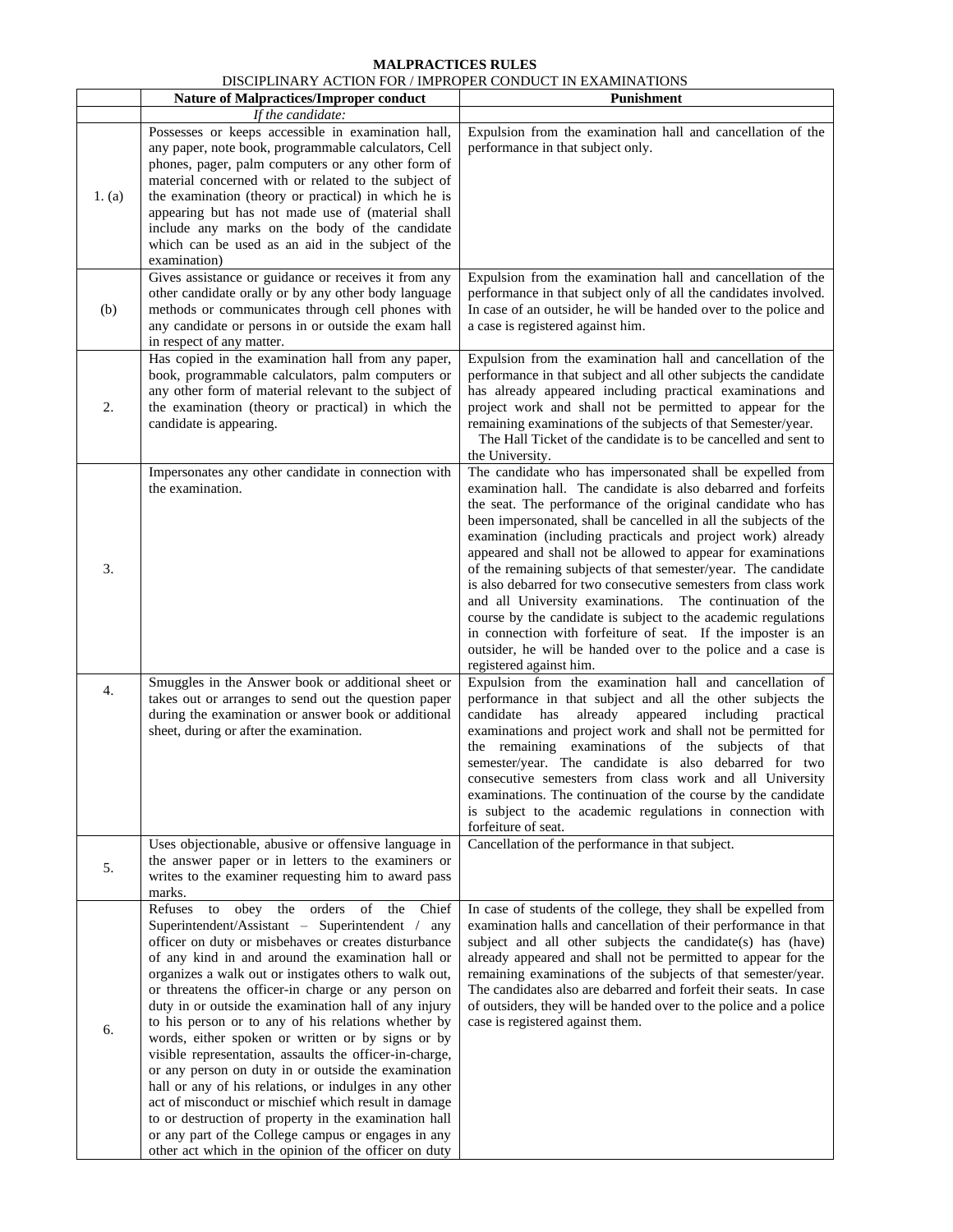|     | amounts to use of unfair means or misconduct or has<br>the tendency to disrupt the orderly conduct of the<br>examination.                                                                                             |                                                                                                                                                                                                                                                                                                                                                                                                                                                                                                                                                                                      |
|-----|-----------------------------------------------------------------------------------------------------------------------------------------------------------------------------------------------------------------------|--------------------------------------------------------------------------------------------------------------------------------------------------------------------------------------------------------------------------------------------------------------------------------------------------------------------------------------------------------------------------------------------------------------------------------------------------------------------------------------------------------------------------------------------------------------------------------------|
| 7.  | Leaves the exam hall taking away answer script or<br>intentionally tears the script or any part thereof inside<br>or outside the examination hall.                                                                    | Expulsion from the examination hall and cancellation of<br>performance in that subject and all the other subjects the<br>has<br>already appeared including practical<br>candidate<br>examinations and project work and shall not be permitted for<br>the remaining examinations of the subjects of that<br>The candidate is also debarred for two<br>semester/year.<br>consecutive semesters from class work and all University<br>examinations. The continuation of the course by the candidate<br>is subject to the academic regulations in connection with<br>forfeiture of seat. |
| 8.  | Possess any lethal weapon or firearm in the<br>examination hall.                                                                                                                                                      | Expulsion from the examination hall and cancellation of the<br>performance in that subject and all other subjects the candidate<br>has already appeared including practical examinations and<br>project work and shall not be permitted for the remaining<br>examinations of the subjects of that semester/year.<br>The<br>candidate is also debarred and forfeits the seat.                                                                                                                                                                                                         |
| 9.  | If student of the college, who is not a candidate for<br>the particular examination or any person not<br>connected with the college indulges in any<br>malpractice or improper conduct mentioned in clause<br>6 to 8. | Student of the colleges expulsion from the examination hall<br>and cancellation of the performance in that subject and all<br>other subjects the candidate has already appeared including<br>practical examinations and project work and shall not be<br>permitted for the remaining examinations of the subjects of that<br>semester/year. The candidate is also debarred and forfeits the<br>seat.<br>Person(s) who do not belong to the College will be<br>handed over to police and, a police case will be registered<br>against them.                                           |
| 10. | Comes in a drunken condition to the examination<br>hall.                                                                                                                                                              | Expulsion from the examination hall and cancellation of the<br>performance in that subject and all other subjects the candidate<br>has already appeared including practical examinations and<br>project work and shall not be permitted for the remaining<br>examinations of the subjects of that semester/year.                                                                                                                                                                                                                                                                     |
| 11. | Copying detected on the basis of internal evidence,<br>such as, during valuation or during special scrutiny.                                                                                                          | Cancellation of the performance in that subject and all other<br>subjects the candidate has appeared including practical<br>examinations and project work of that semester/year<br>examinations.                                                                                                                                                                                                                                                                                                                                                                                     |
| 12. | If any malpractice is detected which is not covered in<br>the above clauses 1 to 11 shall be reported to the<br>University for further action and impose suitable<br>punishment.                                      |                                                                                                                                                                                                                                                                                                                                                                                                                                                                                                                                                                                      |

#### **Malpractices identified by squad or special invigilators**

- 1. Punishments to the candidates as per the above guidelines.<br>2. Punishment for institutions: (if the squad reports that the co
- 2. Punishment for institutions: (if the squad reports that the college is also involved in encouraging malpractices)
	- (i) A show because notice shall be issued to the college.
	- (ii) Impose a suitable fine on the college.
	- (iii) Shifting the examination centre from the college to another college for a specific period of not less than one year.

\* \* \* \* \*